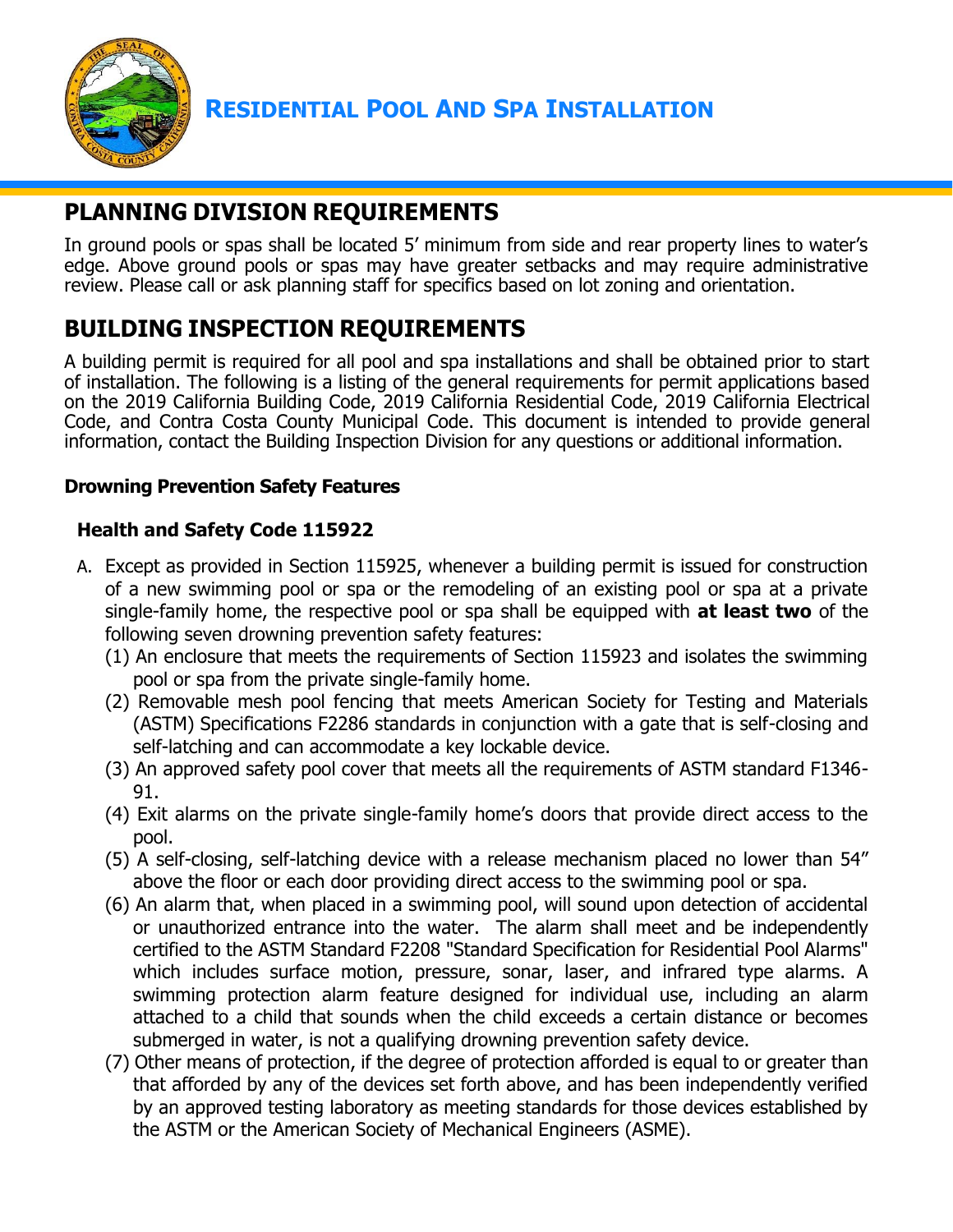### **Electrical Requirements**

- Overhead electrical conductors/wires located over the pool/spa and within 10 feet horizontally of the pool/spa shall be a minimum of 22½ feet above the maximum water level and 14½ feet above any diving platform. (CEC 680.8),
- All fixed metal parts, including underwater lighting, fittings, electrical equipment, piping, awnings, fences, etc. within 5 feet of the inside of the pool wall shall be bonded to the pool reinforcing steel with a #8AWG copper conductor. Bonding clamps for direct burial or concrete encasement shall be brass, copper, copper alloy, or other listed material.

Where none of the bonded parts is in direct connection with the pool water, the pool water shall be in direct contact with an approved corrosion-resistant conductive surface that exposes a minimum of nine square inches of surface area to the pool water at all times. The conductive surface shall be located where it is not exposed to physical damage or dislodgement during usual pool activities and it shall be bonded as noted above. (CEC 680.26),

- The perimeter surface within 3 feet of the inside wall of the pool (including unpaved, paved, concrete surfaces, etc.) shall be bonded and attached to the pool reinforcing steel or copper conductor grid at a minimum of four points spaced uniformly around the pool. (CEC 680.26)
- Junction boxes shall be a minimum vertical distance of 8 inches above the water or 4 inches above the deck, whichever provides the greater elevation. Junction boxes shall be a minimum horizontal distance of 4 feet from the inside wall of the pool (unless separated by a solid wall, fence, or other permanent barrier). (CEC 680.24),
- At least one GFCI receptacle shall be located between 6 feet and 20 feet from the inside wall of the pool. The receptacle shall be a maximum of 6 feet 6 inches above the level of the pool. (CEC 680.22),
- Lighting fixtures/outlets above or within 5 feet horizontally of the pool shall be installed at a height of not less than 12 feet above the pool. Lighting fixtures installed between 5 feet and 10 feet from the pool and less than 5 feet in height shall be GFCI protected. (CEC 680.22),
- Underground wiring within 5 feet of the pool edge shall meet the following burial depth requirements (CEC Table 680.11)

| <b>MINIMUM BURIAL DEPTHS</b>                                                 |                       |
|------------------------------------------------------------------------------|-----------------------|
| <b>Wiring Method</b>                                                         | <b>Minimum Burial</b> |
| Rigid metal conduit                                                          | 6 inches              |
| Intermediate metal conduit                                                   | 6 inches              |
| Nonmetallic raceways listed for direct<br>burial without concrete encasement | 18 inches             |
|                                                                              |                       |
| Nonmetallic raceways listed for direct                                       | 6 inches              |
| burial with minimum 4 inch concrete                                          |                       |
| coverage that extend 6 inches horizontally                                   |                       |
| beyond raceway                                                               |                       |
| Other approved raceways                                                      | 18 inches             |